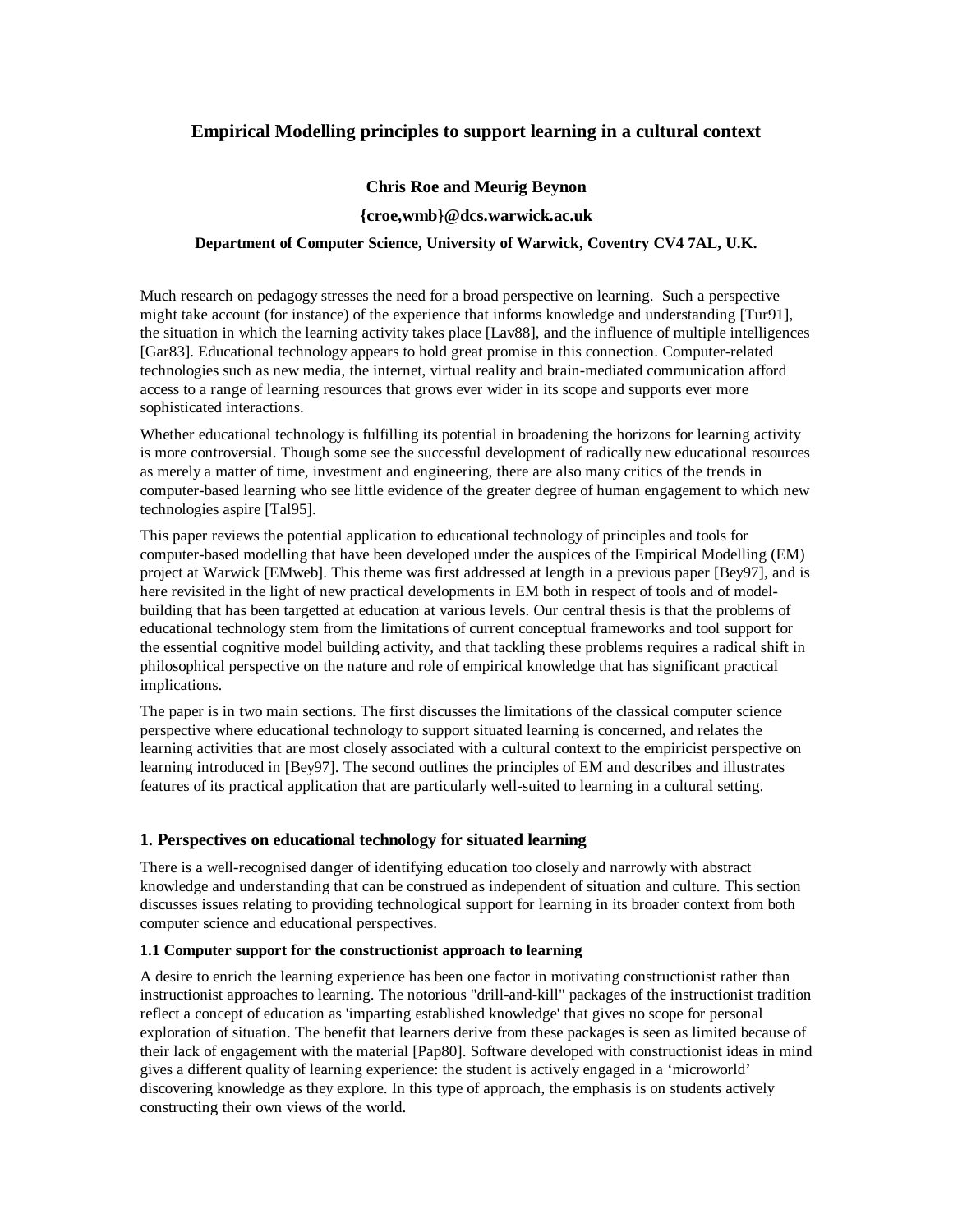Learners who are enabled to construct their own models will benefit from approaches that can support different learning styles. With this in mind, Turkle and Papert call for a 'revaluation of the concrete' [Tur91], and appeal to developers to make software that encourages many learning approaches. They contrast the 'planning approach' of traditional computer programming with the 'bricolage approach' of craftworkers building artefacts [Lev68]. In our view, there are profound conceptual issues to be addressed before such a shift in emphasis in computer-based model-building can be achieved: the fundamental preconceptions about computation that inform classical computer science are ill-oriented for this purpose.

Central to the distinction between traditional computer programming and craftwork is the ontological distinction between computer programs, as classically conceived, and the artefacts that a craftworker creates in bricolage. A computer program is, of its essence, a rational product that supports planned user interactions and preconceived interpretations. Of course, the development of such a program may involve an energetic interleaving of prototypical use and consequent redesign (as for instance in the ' extreme programming' paradigm [Bec00]), but the quality of the program is evaluated with respect to fitness for its intended use and the extent to which it is optimised to serve this function. By contrast, bricolage involves an informal subjective interaction between a craftworker and the artefact he/she is creating that more closely resembles discovery than organised construction. The model-building activity has an experimental and creative quality: if it is successful, the character of the artefact itself changes in the mind of the discoverer as it develops – it is continuously being newly conceived and reinterpreted in stimulating ways.

In philosophical terms, the key issue that distinguishes the perspective of the classical programmer from that of the craftworker is the role that knowledge plays in the interpretation of human interaction with the object under development. Knowledge of the intended interaction and interpretation is a prerequisite for classical programming. In bricolage, the artefact under development is an embodiment of ignorance, and the craftworker' s interaction if successful – serves to shape the familiar from the unknown.

The purpose of the above discussion is to argue that our framework for thinking about computer programming and software development is ill-suited to the demands of constructionism. This is not to suggest that computer programming activity as practised has no element of bricolage. Many programmers see their work as a craft [Bro95], and can relate to the idea of wrestling with the meaning of software that is incompletely understood. The traditional view of software development broadly identifies two phases: one of engagement with the world, and of preliminary knowledge gathering, and a complementary phase where knowledge is deployed in program specification and design. In gathering knowledge, there is a clear role for interaction with artefacts (as represented by use cases, UML diagrams [Jac92], and prototypes of various kinds), and it is only in the deployment of this knowledge that the classical theory of computation has a fundamental role. The widely accepted view that – in practice – the activities associated with these phases must be interleaved does not do full justice to the intimate semantic relationship between them. Software development to support constructionist use demands more: a conceptual integration of the pre-articulate exploration and formalised knowledge that are associated with these two phases. The aim of EM, as will be discussed in section 2 below, is to propose concepts and principles that are better suited to this integration of human and computer centred activities (see also [Bey99]).

### **1.2 An empiricist perspective on learning in a cultural context**

The connection between private pre-articulate experience (as in ' prearticulate exploration of a domain') and formal communication of knowledge through language (as in ' knowledge that is sufficiently formalised to serve as a specification for software' ) is clearly of cetral relevance to learning. Education is broadly concerned with how hidden subjective individual experience can be revealed in ways that admit some objective (or quasi-objective) external evaluation. The empiricist perspective on learning (EPL) described in [Bey97] supplies a framework within which to conceive the constituent activities that are associated with the emergence of meaning and language out of interaction.

Within the framework of the EPL (see Box 1), we can speculatively trace learning from its origins in private experience to its expression in successful communication. Through interaction and observation we identify artefacts as integrated collections of observables, can observe their salient features and acquire skills in managing their state. We develop an understanding of our own agency in a situation by observing when things change and how they are related to the actions we perform. We can attribute certain changes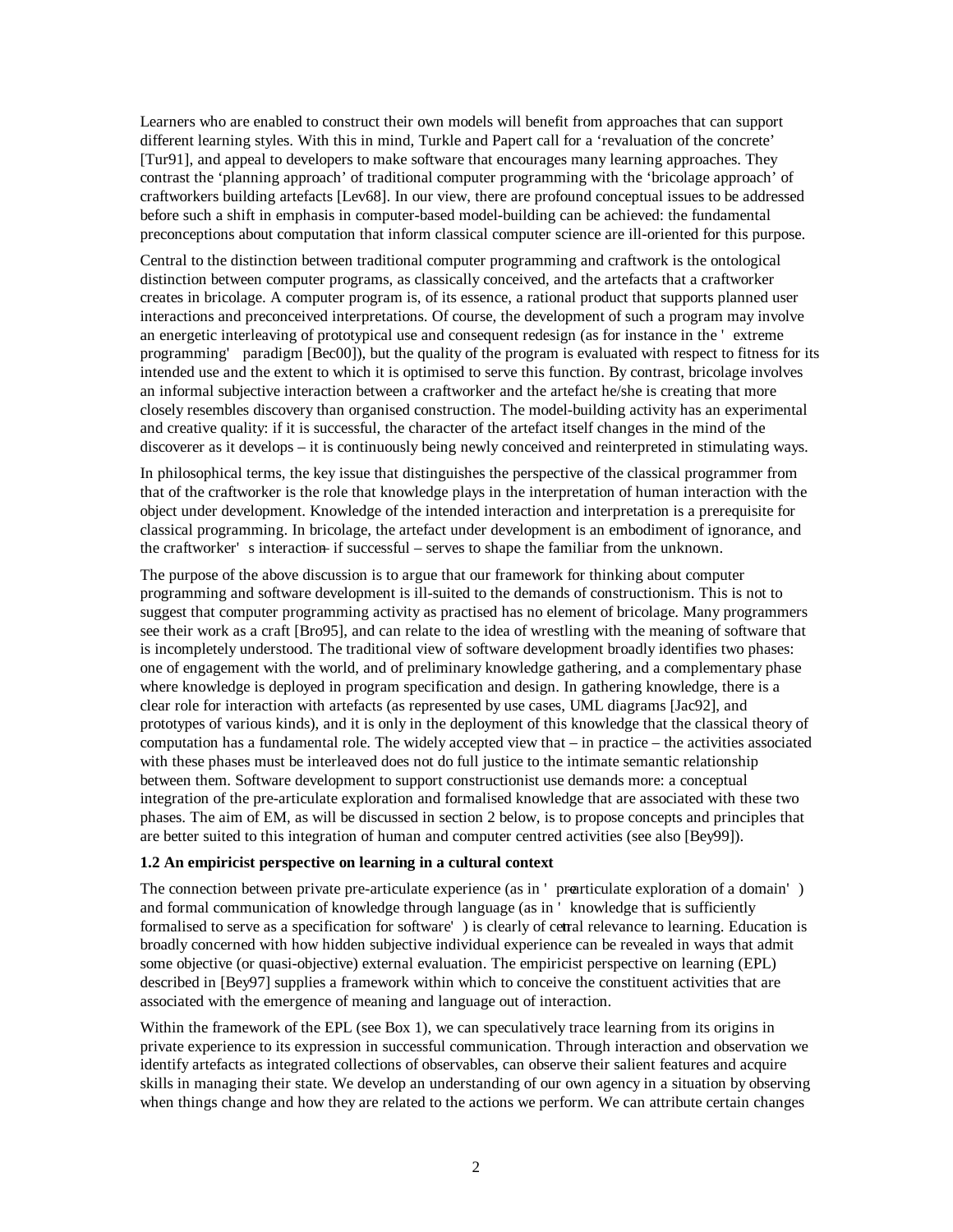to the responses of particular agents and so postulate agency, stimulus-response mechanisms and generic interactions to account for observed changes of state. By correlating our interactions with artefacts with those of other human agents, we can identify where it is appropriate to presume commonality of experience, and so develop languages for communicating, in the first instance about our common situation, and ultimately about more general and abstract domains. In this way, the formal elements that enjoy the greatest priority in traditional education systems are seen to rely upon experience and knowledge whose inter-subjective status is so well-established that it can be formalised.

*private experience / empirical / concrete*

interaction with artefacts: identification of persistent features and contexts practical knowledge: correlations between artefacts, acquisition of skills identification of dependencies and postulation of independent agency identification of generic patterns of interaction and stimulus-response mechanisms non-verbal communication through interaction in a common environment directly situated uses of language identification of common experience and objective knowledge symbolic representations and formal languages: public conventions for interpretation

*public knowledge / theoretical / formal*

#### **Box 1: An empiricist perspective on learning**

As explained in more detail in [Bey97], the EPL is not to be interpreted as a template that applies to every act of learning. For instance, there is no necessary direct experience on the part of the learner to corroborate a result obtained using a calculator, or a fact acquired from a reference book. On the other hand, such a conceptual framework for learning is arguably essential if the intention is to give a learner access to concrete experience that informs received knowledge, to diagnose his conceptual difficulties in understanding, or to explore the extent to which comprehension is situated (cf. Lave's observation [Lav88] that some people can carry out calculations when shopping that they cannot perform in the classroom).

The relevance of the EPL is most clearly evident when we consider learning in a cultural context. Within a culture there are artefacts, conventions, rules, rituals, interpretations and skills, together with diverse languages whose semantics cannot be formally prescribed, but evolve through common usage and reflect both individual and collective behaviour. In such a context, the intimacy and subtlety of the relationship between interaction with artefacts, interaction with others within the same culture, and the development and use of language is conspicuous. A student of the piano, for instance, may be encouraged both to rehearse specific skills and to experiment with the instrument in ways that do not involve reading music; to play from progressively more sophisticated artefacts for representing music (such as pictorial representations of finger positions, then notations for notes for each and both hands, together with rhythmic patterns, key and time signatures, then dynamic markings, tempi markings and fingerings); to become familiar with the harmonic idioms and the standard repertoire of a particular musical tradition. For each level of attainment and genre of piano-playing, there is a pianistic competence and an appropriate level of sophistication in musical language (cf. "Play Middle C", "Play the harmonic scale of C sharp minor", "Play the octave passages in the coda of the Rondo in Beethoven's Waldstein sonata as glissandi"). It is significant that at its most sophisticated the language associated with a culture draws on such extensive experience and so many different sources of knowledge (e.g. in the above instance: music theory – *octave*; classical musical forms – *coda*, *Rondo*; musical history – *Beethoven*, *Waldstein*; and instrumental techniques – *glissando*) that it is only intelligible to the musical specialist.

An educational technology that could provide a framework sufficiently rich to support piano tuition in all the above aspects would be difficult to imagine with our current technologies. The virtue of the EPL is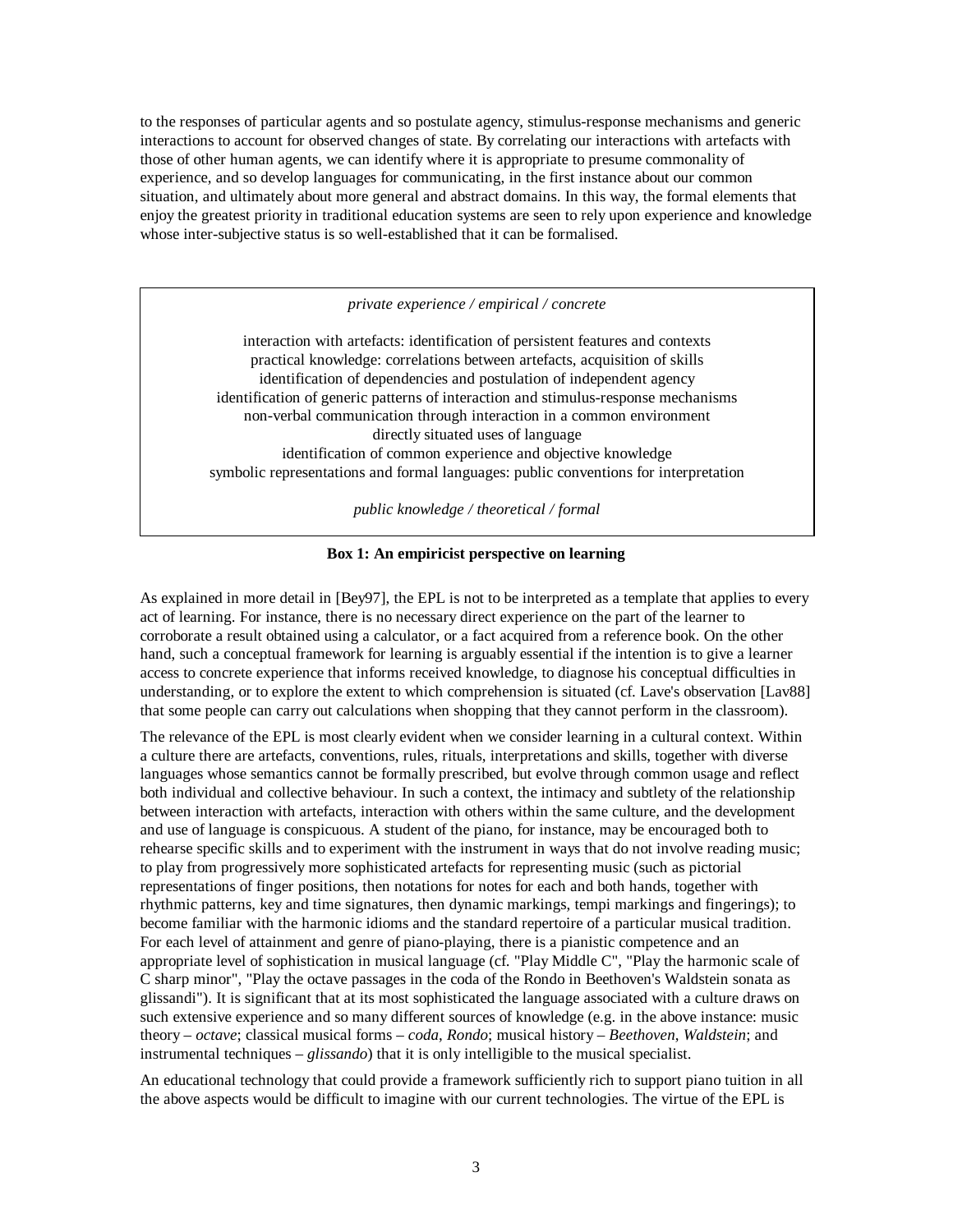that it enables us to identify the conceptual distinctions that are an essential prerequisite for an effective implementation. For instance, within our empiricist framework, the unambiguous elements of musical theory (such as the interpretation of key and time signatures) can be distinguished from those that have a culturally determined meaning (e.g. 'How fast is Allegretto?', 'What frequency is concert A pitch?') and these in turn can be distinguished from artefacts such as fingerings that perhaps serve a purely private purpose for the performer, and can be adapted or added to the musical score at his/her discretion. It is also in principle possible to explore the empirical foundation that underlies languages and notations at every level of sophistication, as might be required for instance in calling up an electronic score of the particular passage of the particular Beethoven sonata to which the illustrative injunction to a pianist in the previous paragraph refers. As discussed in more detail in [Bey97], EM complements the EPL, and aspires to address the relevant technical challenges in implementation, some of which we discuss in section 2 below.

A significant question that has both implications and meta-implications for the theme of our paper is whether all learning can be construed as 'learning in a cultural or situational context'. It is self-evident that disciplines such as historical, social or religious studies are highly culturally dependent, but learning mathematics and science have perhaps traditionally been seen as more abstract objective topics that are culturally embedded only in a rather superficial sense. The following quotation, drawn from the preface of David Gooding's critique of established philosophies of science [Goo90, p. xi], promotes an interpretation of learning in science that is neither purely abstract, nor purely culturally defined:

"Scientists' descriptions of nature result from two sorts of encounter: they interact with each other and with nature. Philosophy of science has, by and large, failed to give an account of either sort of interaction. Philosophers typically imagine that scientists observe, theorize and experiment in order to produce general knowledge of natural laws, knowledge which can be applied to generate new theories and technologies. This view bifurcates the scientist's world into an empirical world of prearticulate experience and know-how and another world of talk, thought and argument. Most received philosophies of science focus so exclusively on the literary world of representations that they cannot begin to address the philosophical problems arising from the interaction of these worlds: empirical access as a source of knowledge, meaning and reference, and of course, realism."

Our critique of classical computer science as a basis for educational technologies echoes the sentiments in Gooding's quotation. The alternation between pre-articulate 'requirements capture' and language-driven program specification in iterative software development testifies to the bifurcation of the computer scientist's world. The role of the EPL is to redress the balance with respect to the focus on the literary world of representations to which Gooding refers. In the absence of a framework such as the EPL provides, it is unsurprising that educational technology has so far been at its most effective in respect of those elements of education that are perceived to be independent of culture, and that are most intimately linked with formal languages and theories.

In a subsequent passage from the same source [Goo90, p.5], Gooding observes:

"The failure of computational approaches to deliver real discovery programs – to make discoveries with data that is as 'raw' as the stuff scientists work on  $-$  is largely due to the fact that most work with the impoverished notion of discovery still favoured by analytical philosophy."

This observation frames the challenge for educational technologies that aspire to support situated learning. Software to support learning in an exploratory idiom should do more than organise what is thoroughly well-understood so as to obscure elements of understanding. The scientist's discovery is not of the hide-and-seek variety: it involves the apprehension of new observables, and of previously unobserved relationships between familiar observables.

### **2. Empirical Modelling**

Empirical Modelling (EM) is an approach to computer-based modelling that has been developed at the University of Warwick over many years [EmWeb]. Full details of the principles and tools that we have developed are beyond the scope of this short paper, but several key features that relate directly to educational support for learning in a cultural context will be discussed in this section. Some relevant case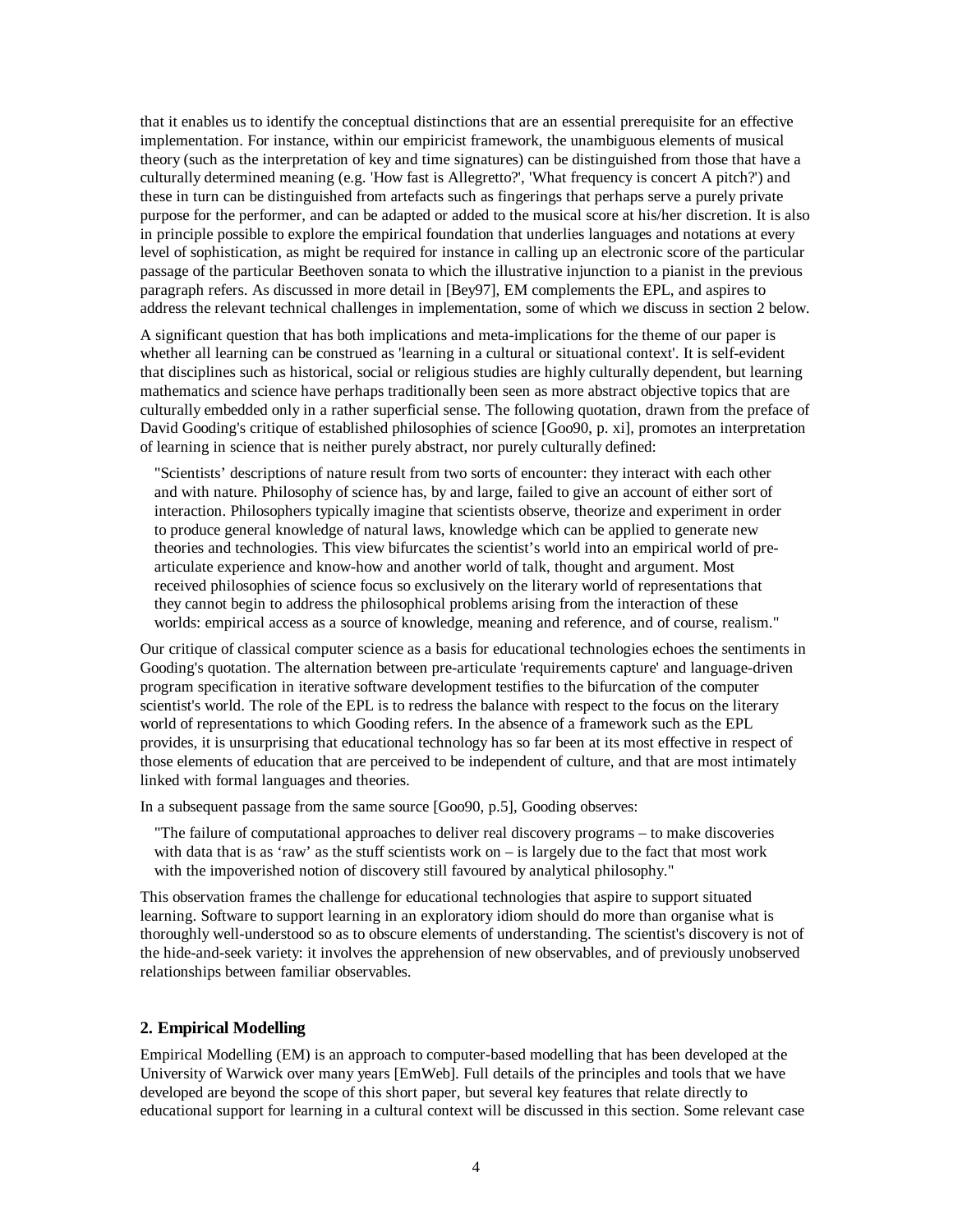studies are also briefly reviewed. The interested reader can access screenshots of models and explore our research in more detail by consulting and/or downloading the web resources associated with these case studies. These can be accessed at [EmRep] by selecting the relevant project from the index. (For instance, to access the jugs model, select 'jugsPavelin2002'.)

### **2.1 From behaviour-as-programmed to state-as-experienced (and back again)**

As explained above, traditional ways of thinking about computation give least support to the most primitive activities in the EPL. Computer programming as practised might be more aptly characterised as "computer-and-user programming"; the user has a role that is closely prescribed and has no choice but to adapt to the software. In complete contrast, human engagement with the artefact in the earliest stages of learning – as in bricolage – is stimulated by its openness to many possible modes of interaction and interpretation, rather than by pre-packaged automated responses to stimuli. Initially – until the learner has developed familiarity on his/her own terms – too sophisticated behaviour in an artefact presents an obstacle to the imagination, obstructing the projection of possible exploratory interpretations.

Formal computer science encourages the view that the only significant semantics of computer programs resides in the abstract patterns of behaviour and interaction that they support. This is a limited view: a computer offers direct experience of state whether or not it is executing a preconceived program, and (in principle, if not so obviously in practice) it is possible to shape this state to evoke different interpretations in much the same way that the craftworker moulds an artefact. Whilst the manipulation of program behaviours that an expert programmer effects when refining or debugging a program is within the scope of our concern in EM, our primary focus is on more primitive modelling activity. For instance, the archetypal role of the modeller in EM resembles that of a spreadsheet user, or an interface designer who is reconfiguring the state of a computer-generated screen to satisfy some practical or aesthetic requirement.

Our tools emphasise modelling that is state-based, where the term ' state' is to be understood as referring to ' stateas-experienced' rather than abstract computational state. A spreadsheet user always interprets the spreadsheet with reference to its current state and in relation to the external situational state to which it refers. The values in the spreadsheet are a snapshot of a set of observed external values at a particular moment in time. The definitions of values in the cells of the spreadsheet reflect the spreadsheet user' s knowledge – or expectations – of dependencies between the values of the external observables to which they refer. Any change made to the value in a cell triggers updating of other cells that respects these dependencies, and the spreadsheet then represents a new external state. In the user' s interaction, there need be no presupposition about the nature of future actions. A spreadsheet user is free to make any modification of cell values and definitions they wish. In practice, any constraints on how the spreadsheet user modifies the state are at the user' s discretion. Typically – making allowance for the occasional bold but unjustified experimental interaction – the spreadsheet user only changes the spreadsheet state in ways that are meaningful in relation to its external interpretation (such as entering a new price for an item) or that assist its apprehension (such as highlighting the balance for the day in bold). The benefits of this open style of interaction with a spreadsheet in the exploratory investigation of a partially understood system are well-recognised [Nar93].

The principal modelling tool we have developed (the TkEden interpreter) uses scripts of definitions to model state. A definitive script records the current values of variables and dependencies relating them. The variables in the script represent observables in the application, and can be of a far wider range of types than in a conventional spreadsheet (cf. [EMRep, spreadsheetRoe2002]). The modeller is always free to make any redefinition that they wish, or to introduce new definitions into a model. This makes a model flexible and extensible.

Though the modeller always has discretion to interact with a definitive script directly, it is possible to set up program-like behaviours. Such behaviours are typically developed by identifying certain reliable patterns of change manually in an exploratory fashion. These can then be automated by introducing agents (implemented as triggered procedures in TkEden) that act according to specified stimulus-response patterns relating to the observables in the script.

The essential principles of constructing models in this fashion can be simply illustrated with reference to an EM version of Jugs, an educational program written for schools use to introduce elementary ideas of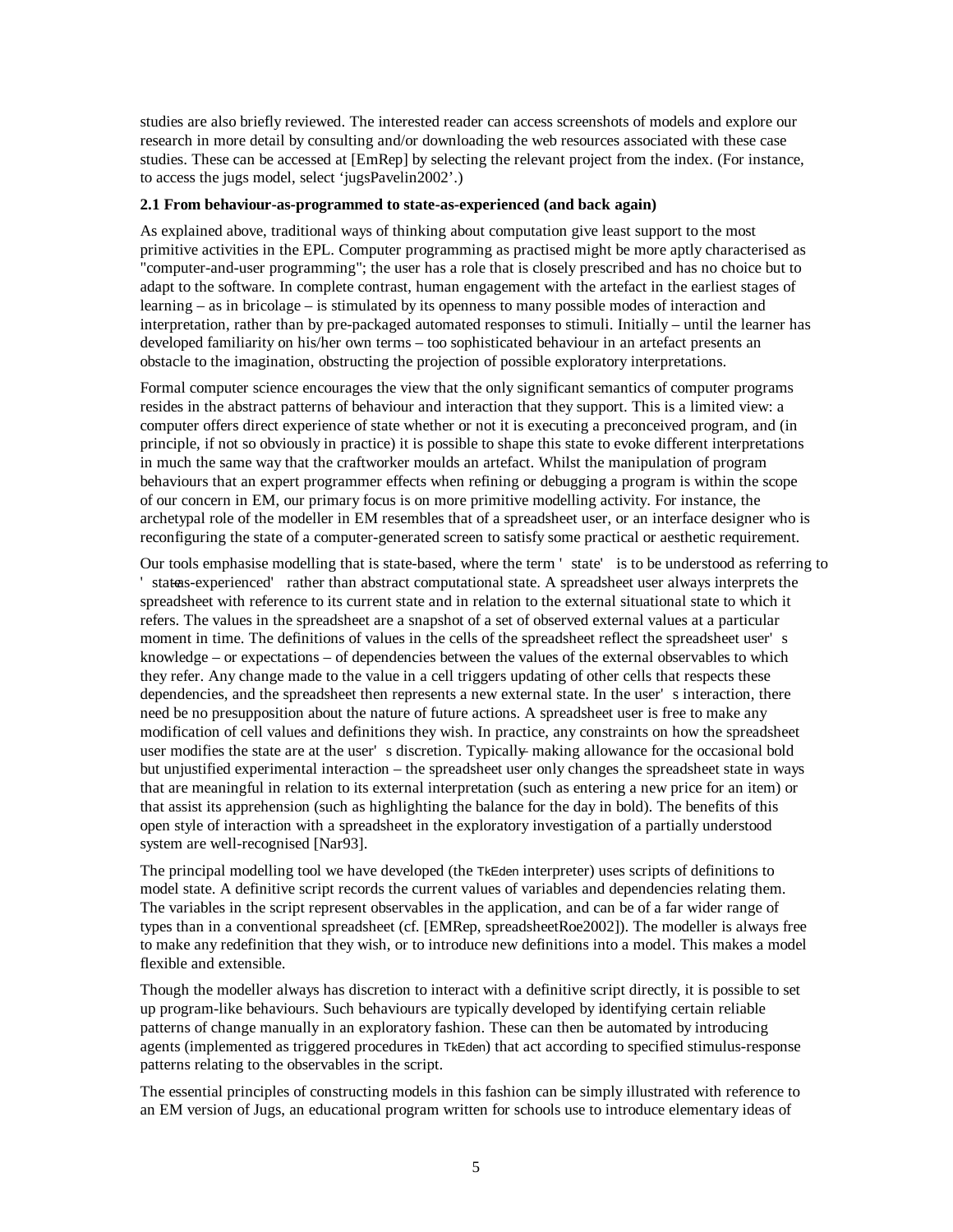number theory. The screen display for Jugs (see Fig 1 on the next page) comprises two jugs (A and B) of integer capacities (capA and capB respectively) together with a button interface via which jugs can be filled and emptied, and liquid poured from one jug to another. The purpose of the model is to illustrate that, by performing sequences of Fill, Pour and Empty operations, it is possible to achieve any target integer quantity of liquid that is divisible by the greatest common divisor of capA and capB. In the EM Jugs model [EMRep, jugsPavelin2002], typical observables are the capacity of jug A, the content of jug A, the availability of the menu option 'Fill A', and the characteristics (e.g. location, size, content, background colour and sensitivity) of the associated menu button. These observables are represented by variables in a definitive script and the dependencies that link them by appropriate definitions. For instance, the colour of the 'Fill A' button depends on whether filling jug A is a valid option, which is turn dependent on whether or not the capacity of A currently exceeds its content. The 'fill jug A' action in the model is implemented by invoking an agent that increments the quantity unit-by-unit whilst the capacity of jug A exceeds its content, thereby imitating the manual actions of a human agent who introduces units of liquid into jug A one by one until the menu option 'Fill A' is seen to be invalid.



Fig 1 - A screenshot from the interface of the Jugs model

#### **2.2 Applying the principles of EM in the EPL framework**

From the discussion in section 1.2, it is apparent that the scope and diversity of learning activities associated with a cultural context is exceptionally broad. In learning, the human mind can seemingly draw from knowledge and experience of many different kinds, yet maintain a high degree of conceptual coherence and control. In this context, the use of educational technology is problematic because it inhibits the integration of diverse sources of insight both at the conceptual level and in practical terms. Conceptually, the auxiliary technology introduces a superfluous complexity of its own through its representations of our understanding. Practically, this complexity creates an inertia that in effect tethers the learner's mind to the limited range of perspectives that the technology dictates; modifying, extending and customising such technologies – if it is feasible at all – involves a disproportionate effort, and is only occasionally possible without significant redesign.

EM adopts an 'observation-oriented' approach to the challenge of developing educational software that can be adapted in diverse and unpredictable ways without sacrificing conceptual coherence. The following subsections review some practical studies and techniques in EM that relate to the key question – how can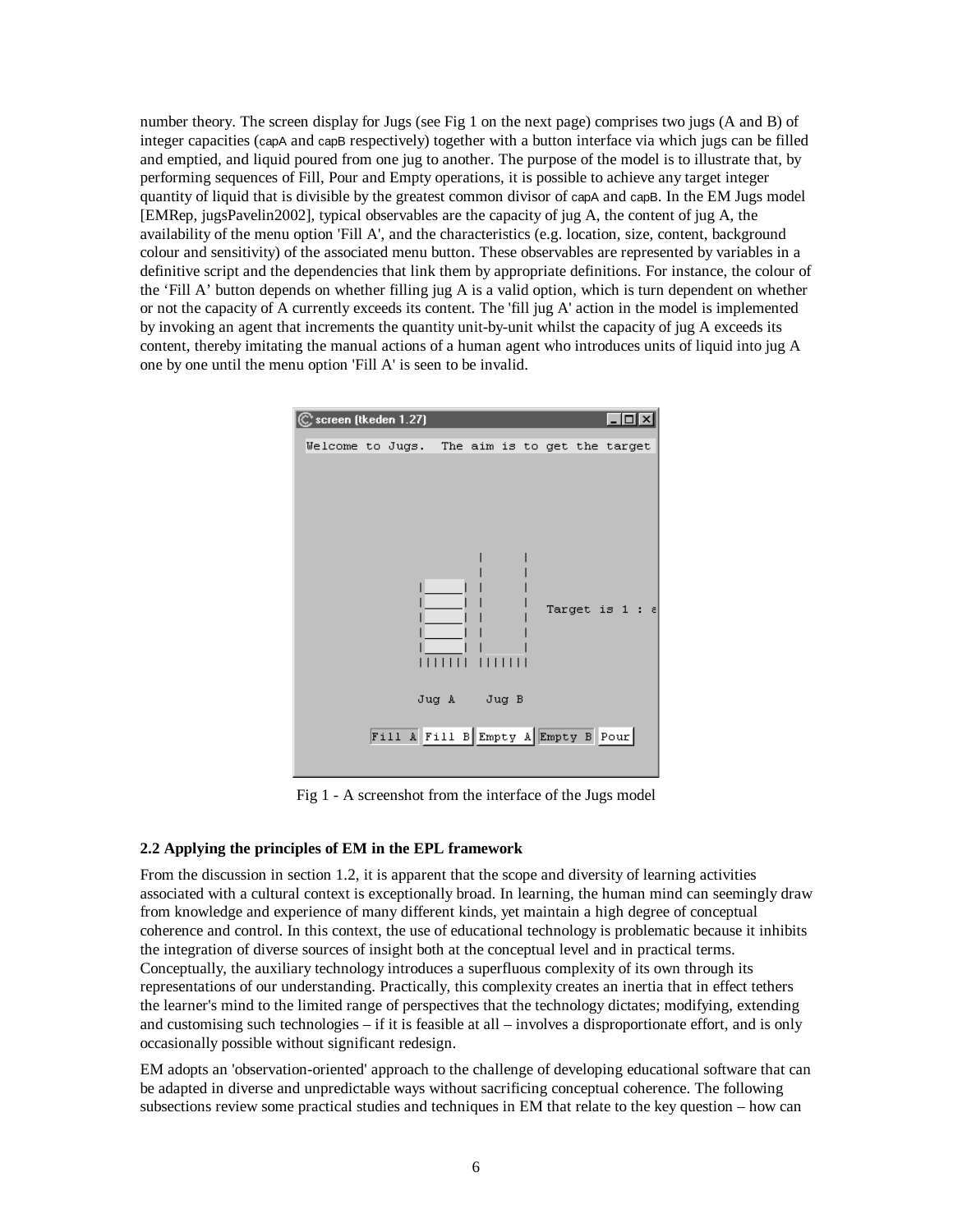we integrate the diverse modes of observation that are associated with all the significant perspectives on the learning domain?

#### **2.2.1 Integrating the current observations of the learner**

One of the characteristics of successful learning, to which the EPL gives prominence, is the ability to bring together concepts and experiences from many different sources and to clarify the relationship between them. By way of illustration, the free distributive lattice on 4 generators (FDL4) is an abstract mathematical object with a formal characterisation that can also be viewed in many different concrete ways. It can be identified with the set of logically distinct boolean propositions in 4 variables that can be constructed using the 'and' and 'or' operations, ordered by  $p \leq q$  if p implies q. Each element can be identified with the assignments of truth values to the 4 basic variables that make the corresponding proposition true, or with the family of subsets of {1,2,3,4} for which these assignments are the characteristic vectors. Under another interpretation, each element can be interpreted as a mapping from permutations of 4 symbols ("the symmetric group S4") into the natural numbers in the range 1 to 4. The entire lattice can also be represented by a traditional Hasse diagram with 166 nodes. Each view of FDL4 demands a different kind of background knowledge and mathematical sophistication, and makes different visual and cognitive demands on the human interpreter.

An EM model of FDL4 [EMRep, s4fdl4Beynon2002] illustrates how all of these different perspectives can be integrated within a single environment for visualisation and interaction. In the construction of the model, other forms of 'knowledge integration' relevant to learning activity are evident. The model includes a representation of S4 by a Cayley diagram that was extracted and adapted from another model [EMRep, cubesymWong2001] that exhibits S4 as the symmetries of a cube. Such a concrete representation for S4 could easily be incorporated in the model of FDL4, and typifies the kind of external situated familiarity a learner might have with an unfamiliar abstract mathematical object. As a further illustration, the points and lines in the Hasse diagram were entered by referring to a diagram previously created by John Buckle [Buc89]. Developing the full functionality of the FDL4 model involved integrating the diagram with an abstract algebraic model of FDL4 that was generated as an internal model and was represented by a table of boolean vectors. The process of correlating rows in this table with nodes in the diagram combined offline interactions with Buckle's Hasse diagram with calculations using the internal model. Hybrid activity of this nature that combines interaction with an artefact outside the computer and interactions with a computer model – and leads to an eventual association of the two – illustrates another practical aspect of situated learning. It is also significant that this activity could be carried out despite the presence of errors – typical of a learning situation – introduced in translating Buckle's diagram into a definitive script.

In view of Gooding's concern about bifurcation in the scientist's world, the integration of interaction with artefacts with the use of language is of particular interest. The scope for such integration in EM is discussed at length in [Bey00], and illustrated with reference to an EM model that allows a formal specification of Heapsort to be interpreted as a special mode of observation within an exploratory environment in which variants of Heapsort can be developed. A related recent innovation is the development (by a final-year computer science undergraduate Chris Brown [Bro00]) of an observationoriented parsing technique that enables us to develop and use new notations within the interactive environment of the TkEden interpreter. The clown-in-maze environment developed by the first author [EMRep, krustyRoe2002] shows how this parser can be exploited by introducing and refining simple languages dynamically in conjunction with interactive model-building. Depending on the context dynamically established by the modeller, the terminology available for specifying motion in this environment can encompass standard commands in Logo syntax, or be restricted to sets of actions such as 'up/down' and 'left/right' (optionally followed by a specified distance), or 'forward/backward' and 'turn'. The precise character of the notation available in the current context is constrained only by the skill of the modeller in parser specification, and can reflect alternative or complementary ways in which the learner observes and conceives the environment for interaction. For instance, 'up/down' and 'left/right' reflect a knowledge of orientation within the maze that is characteristic of the external observer, whereas 'forward/backward' and 'turn' more aptly describe the perspective of the clown.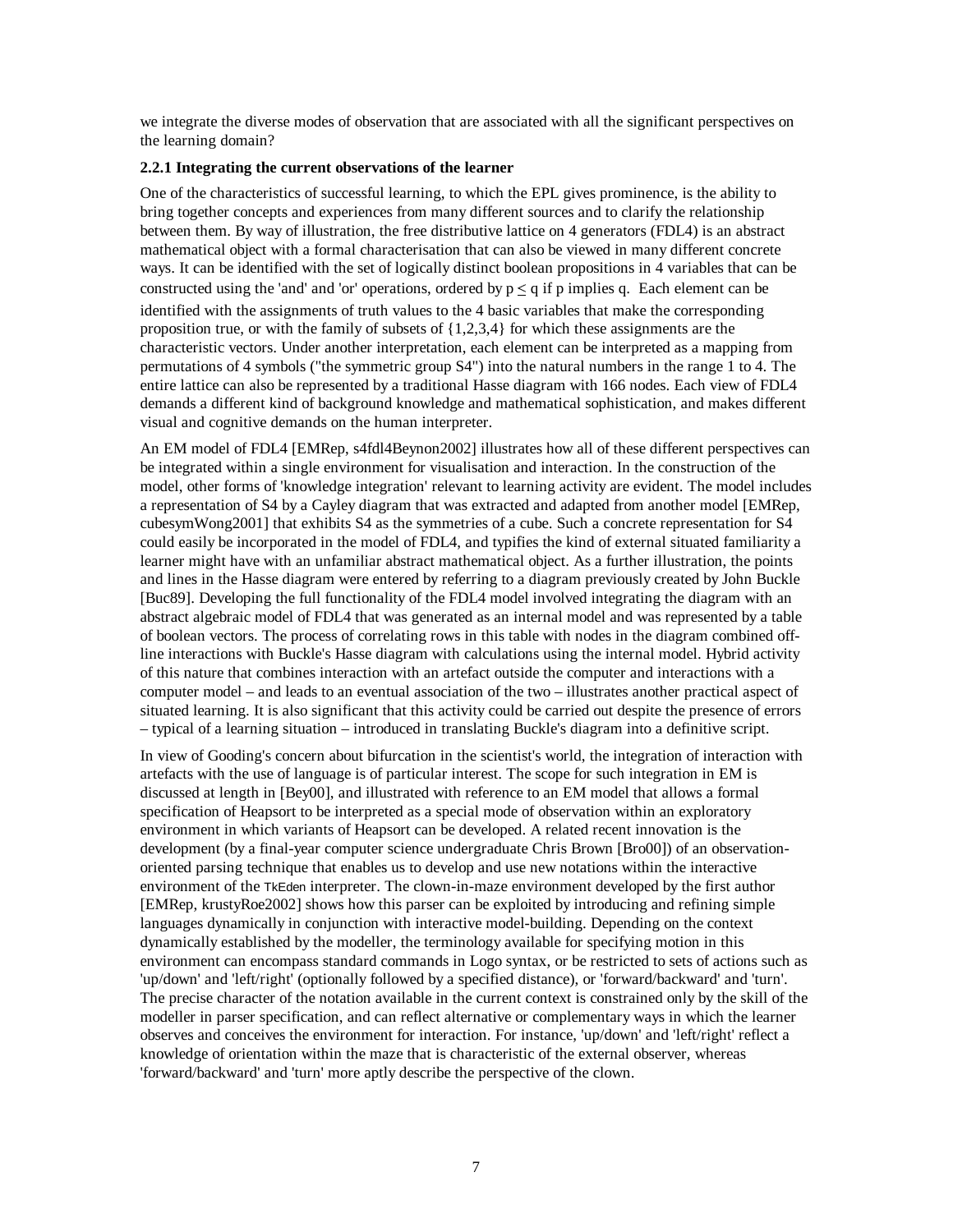#### **2.2.2 Integrating observation associated with learning as it develops**

The same principles that allow models to be adapted to suit the different perspectives of the learner in relation to his/her current understanding of a topic can be exploited by the teacher who wishes to create models that can scaffold learning. The clown-in-maze environment was originally conceived in this way. A more highly developed application of similar principles is to be found in the sqleddi environment [EMRep, sqleddiBeynon2001], which was created for the principal database module for computingrelating undergraduate students at the University of Warwick. The languages available within the sqleddi environment include eddi, a relational database query language closely modelled on Todd's ISBL notation [Tod76], and a partial implementation of standard SQL. The interaction within the environment is sufficiently rich and open-ended to support a range of behaviours suited to different learning objectives. Variants of SQL that use the same syntax, but have different evaluation strategies, serve to expose the discrepancies between SQL as commercially established and the underlying mathematical model on which it is based (cf. [Cod70],[Dat00]). The open experimental qualities of the environment are reflected in several ways: the same database can be interrogated and manipulated in both eddi and SQL at any stage; the evaluation strategy can be dynamically changed; and the environment also supports an SQL to eddi translation mode that shows the relational algebra equivalents of SQL queries (in so far as these exist!).

There is an important distinction between the family of artefacts that is associated with the sqleddi environment and user environments (such as ORACLE) that have a rich functionality that is typically progressively disclosed to the users as they become more advanced. The possible modes of interaction with sqleddi are much less rigidly specified, and each variant of the environment corresponds to a different observational perspective on how relational database queries are – or can be – framed and evaluated. The sqleddi environment is interesting in relation to the overall goals of EM in respect of educational technology in that the functionality of the environment as introduced in the associated worksheets was not preconceived, but was developed as the module itself was being delivered, and tailored to the educational agenda as it evolved. For instance, it was not originally apparent that query evaluation in standard SQL deviates so far from pure relational algebra that special syntactic conventions and pre-processing of SQL are required for successful translation. Future extensions of sqleddi, which in principle can be developed by the modeller in one continuous interaction within the environment itself, might address issues concerning integrity constraints and the data definition language that have yet to be given serious attention.

The observation-oriented analysis that guides development in EM establishes an intimate connection between the structure of an EM model and the modeller's understanding of the domain to which it refers. In this respect, such a model closely resembles what Gooding [Goo90] characterises as the 'construals' that the experimental scientist creates as an essential aid to understanding phenomena. The layers of understanding that are represented in the EPL and are prominent in learning in a cultural setting are mirrored in many EM models. Our model of the game of noughts-and-crosses [EMRep, oxoGardner1999] illustrates this by introducing the concepts that are required to play the game (or to develop a computer program to play the game) layer-by-layer in a manner that reflects their interdependency. This involves successively modelling the 3 by 3 grid, the introduction of Os and Xs to the grid, the static interpretation of a configuration of Os and Xs, the identification and evaluation of possible moves, the notion of player and turn etc. In other models, such as [EMRep, racingGardner1999], the layers of the model are associated with systematically introducing additional functionality that reflects ever more refined observation of a situation.

Such 'cognitive layering' of EM models has benefits for the student, the modeller and the teacher. The student can first gain experience of the domain at a simple level and understand the basic ideas. Where more complex issues are addressed in subsequent levels, the student has a good foundation to build on. By developing models layer-by-layer, the modeller gains access to a tree of possible design options, since the scripts at each layer can be reused, and refined or extended to suit different objectives. For instance, the model of the geometry in noughts-and-crosses can be elaborated to explore issues concerning the presentation of positions to the player, such as the style, location, size, shape and colour of elements of the grid display. For the teacher, adaptation of layered models of this nature can in principle be the basis for diagnosing a learner's difficulties.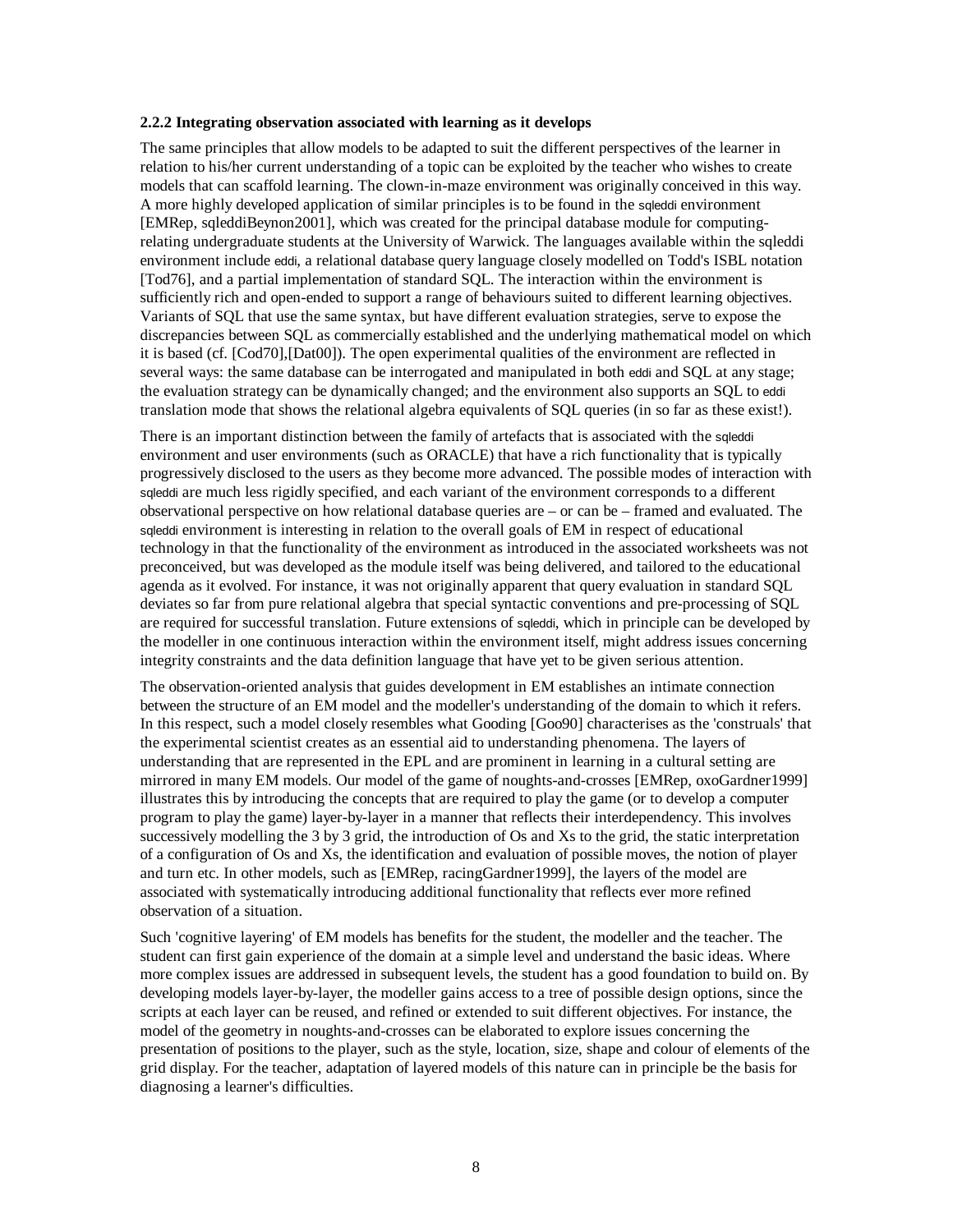#### **2.2.3 Integrating observation of the learning context**

The previous subsections have focused on the application of EM principles as they relate to the personal experiential aspects of learning. Within the EPL, these aspects are complemented by other activities that have a strong empirical component, but are concerned with the communication and collaboration in a cultural setting that spawns 'shared knowledge' and the emergence of 'objective' standards.

Many problems with existing educational technology stem from its relationship to the broader educational environment, not its use in isolation. Whether EM will – in due course – generate polished packages to compete with the best existing commercial products in special-purpose applications is unclear, but it offers clear potential for models to support learning that are better suited to the management of educational technology to meet pedagogical needs. A good teacher will customise resources to suit his/her teaching style, the nature of the class and the curriculum, and sometimes the special needs of individuals. This customisation may involve adapting the presentation of a topic, developing different types of artefact, or using different types of language. EM models are well suited to such customisation. Definitive scripts can be added to supply alternative interfaces that visualise appropriate parts of the underlying model, and can be tailored to particular types of student and display hardware. As is illustrated in several presentations that have been developed within TkEden (see e.g. [EMRep, introtodeppresentRoe2002]), the scripts associated with several models can be drafted into a common environment, and links between models created by introducing additional definitions. An important feature of the synthesis of EM models is that it can be managed in such a way that the constituent models require little revision and that they can still be accessed within the new environment in their original forms.

Communication between different cultural frameworks and across boundaries within a particular cultural framework is often the catalyst for learning. To give support for this, it is essential to focus not on established and uncontroversial knowledge, but on the interaction that leads to consensus and common understanding. For this purpose, educational software that allows the concurrent representation of several potentially conflicting viewpoints is required.

The potential for applying EM in collaborative working has been explored in our previous research on concurrent design [Bey94]. Practical support for such activity can be supplied using a distributed variant of the TkEden interpreter developed by Pi-Hwa Sun [Sun99]. Several experimental models that exploit distribution to set up multi-user environments for learning have been developed. These include a Virtual Electrical Laboratory that can be configured to allow students to collaborate in circuit construction and analysis under the discretionary supervision and direction of a tutor. The Clayton Tunnel simulation [EMRep, claytontunnelSun1999] provides a distributed environment to simulate the context for a historic railway accident. In this environment, students can simulate playing the roles of participants in a realworld situation. This role-playing represents an explicit enactment of situated learning that has proved motivating for students.

#### **Conclusion**

Whilst we recognise the current limitations of our tools in delivering large-scale practical solutions to the problems raised in this paper, we believe that EM is a natural approach to developing computer resources that are well-matched to everyday learning activities. One of the most important challenges to be addressed in future research is that of making our principles and tools more widely accessible and useful across the educational spectrum. To this end, we have developed a suite of models for a project aimed at introducing EM to UK schools. These show that our modelling approach can in principle be applied to a wide range of subjects (e.g. physics, geography, mathematics, and law), but there is much consolidation and further investigation to be done before this can have a practical impact in many subject areas. EM provides a framework within which a conceptual unification of programming paradigms is possible, but this does not provide simple solutions to the practical problems of linking our models to existing educational software or electronic resources. Perhaps the key question for the longer term is to what extent teachers and learners will be able to make direct use of EM principles and tools. There is some evidence that EM reduces the conceptual obstacles to the adaptation of models, and perhaps requires less technical